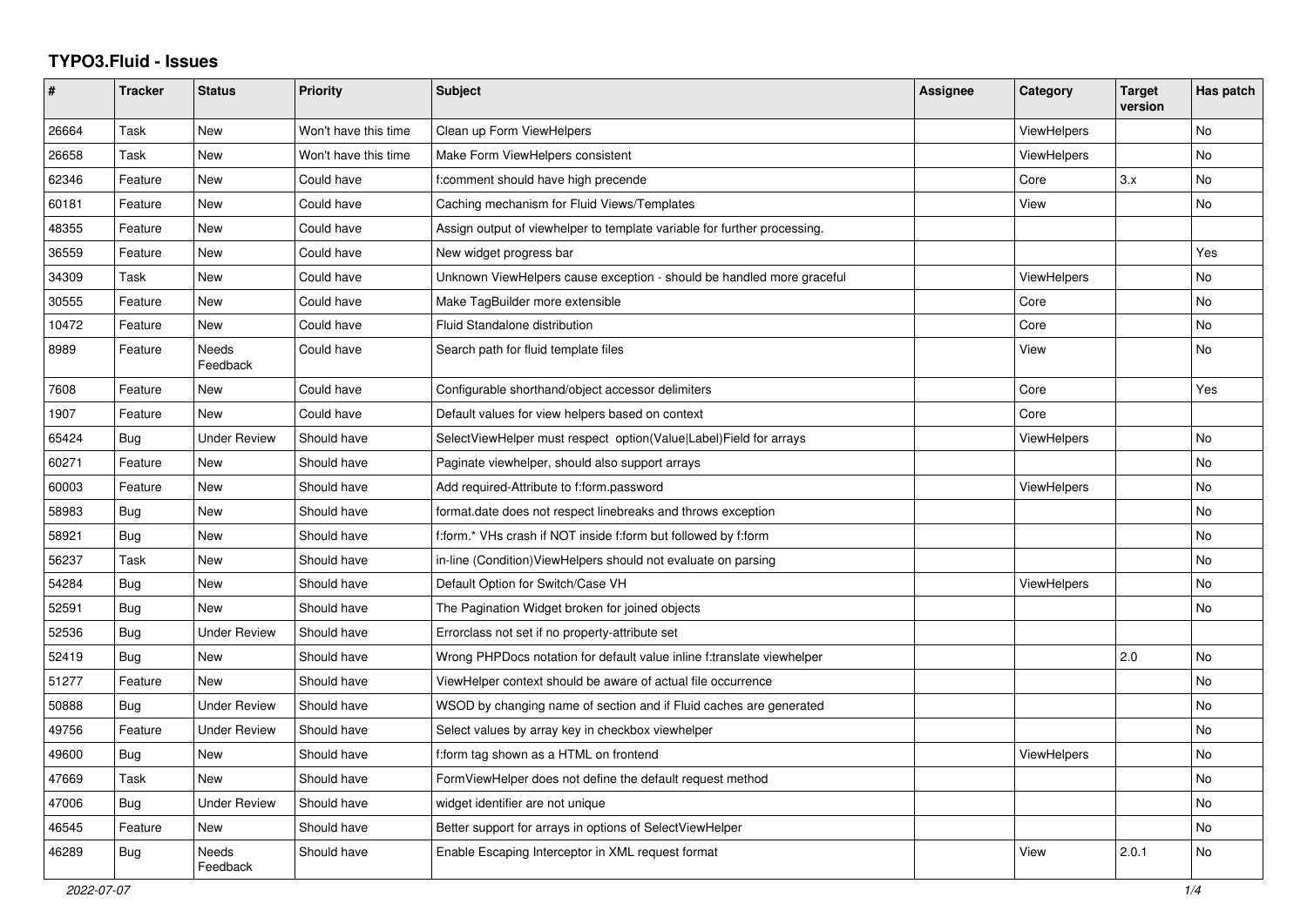| #     | <b>Tracker</b> | <b>Status</b>       | <b>Priority</b> | <b>Subject</b>                                                                                              | <b>Assignee</b> | Category    | <b>Target</b><br>version | Has patch |
|-------|----------------|---------------------|-----------------|-------------------------------------------------------------------------------------------------------------|-----------------|-------------|--------------------------|-----------|
| 46257 | Feature        | <b>Under Review</b> | Should have     | Add escape sequence support for Fluid                                                                       |                 | Core        |                          | <b>No</b> |
| 46091 | Task           | Needs<br>Feedback   | Should have     | Show source file name and position on exceptions during parsing                                             |                 |             |                          | No        |
| 45394 | Task           | New                 | Should have     | Forwardport Unit test for standalone view                                                                   |                 | View        |                          | No        |
| 45345 | Feature        | Needs<br>Feedback   | Should have     | Easy to use comments for fluid that won't show in output                                                    |                 |             |                          |           |
| 45153 | Feature        | New                 | Should have     | f:be.menus.actionMenuItem - Detection of the current select option is insufficient                          |                 |             |                          | No        |
| 44234 | Bug            | <b>Under Review</b> | Should have     | selectViewHelper's sorting does not respect locale collation                                                |                 | ViewHelpers | 2.1                      | No        |
| 43072 | Task           | New                 | Should have     | Remove TOKENS for adding templates fallback in Backporter                                                   |                 | View        |                          | No        |
| 43071 | Task           | New                 | Should have     | Remove TOKENS for adding fallback teplates in B                                                             |                 |             |                          | No        |
| 42743 | Task           | New                 | Should have     | Remove inline style for hidden form fields                                                                  |                 |             |                          | <b>No</b> |
| 42397 | Feature        | New                 | Should have     | Missing viewhelper for general links                                                                        |                 |             |                          | No        |
| 40081 | Feature        | New                 | Should have     | Allow assigned variables as keys in arrays                                                                  |                 |             |                          | No        |
| 39990 | Bug            | New                 | Should have     | Same form twice in one template: hidden fields for empty values are only rendered<br>once                   |                 | Core        |                          | No        |
| 39936 | Feature        | New                 | Should have     | registerTagAttribute should handle default values                                                           |                 | ViewHelpers |                          | No        |
| 38130 | Feature        | New                 | Should have     | Checkboxes and multiple select fields should have an assignable default value                               |                 |             |                          | No        |
| 37619 | Bug            | New                 | Should have     | Fatal Error when using variable in name attribute of Section ViewHelper                                     |                 | ViewHelpers |                          | No        |
| 36655 | Bug            | New                 | Should have     | <b>Pagination Links</b>                                                                                     |                 | Widgets     |                          | <b>No</b> |
| 36410 | Feature        | <b>New</b>          | Should have     | Allow templates to send arguments back to layout                                                            |                 | ViewHelpers |                          | No        |
| 34682 | Bug            | <b>Under Review</b> | Should have     | Radio Button missing checked on validation error                                                            |                 | ViewHelpers |                          | No        |
| 33215 | Feature        | New                 | Should have     | RFC: Dynamic values in ObjectAccess paths                                                                   |                 |             |                          | No        |
| 32035 | Task           | New                 | Should have     | Improve fluid error messages                                                                                |                 | Core        |                          | Yes       |
| 31955 | Feature        | New                 | Should have     | f:uri.widget                                                                                                |                 | Widgets     |                          | No        |
| 30937 | Bug            | New                 | Should have     | CropViewHelper stringToTruncate can't be supplied so it can't be easily extended                            |                 | ViewHelpers |                          | Yes       |
| 28554 | Bug            | New                 | Should have     | (v4) implement feature flag to disable caching                                                              |                 |             |                          | No        |
| 28553 | <b>Bug</b>     | New                 | Should have     | improve XHProf test setup                                                                                   |                 |             |                          | No        |
| 28552 | Bug            | New                 | Should have     | (v5) write ViewHelper test for compiled run; adjust functional test to do two passes<br>(uncached & cached) |                 |             |                          | No        |
| 28550 | Bug            | New                 | Should have     | (v4) make widgets cacheable, i.e. not implement childnodeaccess interface                                   |                 |             |                          | No        |
| 28549 | <b>Bug</b>     | New                 | Should have     | make widgets cacheable, i.e. not implement childnodeaccess interface                                        |                 |             |                          | No        |
| 13045 | <b>Bug</b>     | New                 | Should have     | Entity decode of strings are different between if-conditions and output of variable                         |                 |             |                          |           |
| 10911 | Task           | New                 | Should have     | Tx_Fluid_ViewHelpers_Form_AbstractFormViewHelper->renderHiddenIdentityField<br>should be more reliable      |                 | ViewHelpers |                          | No        |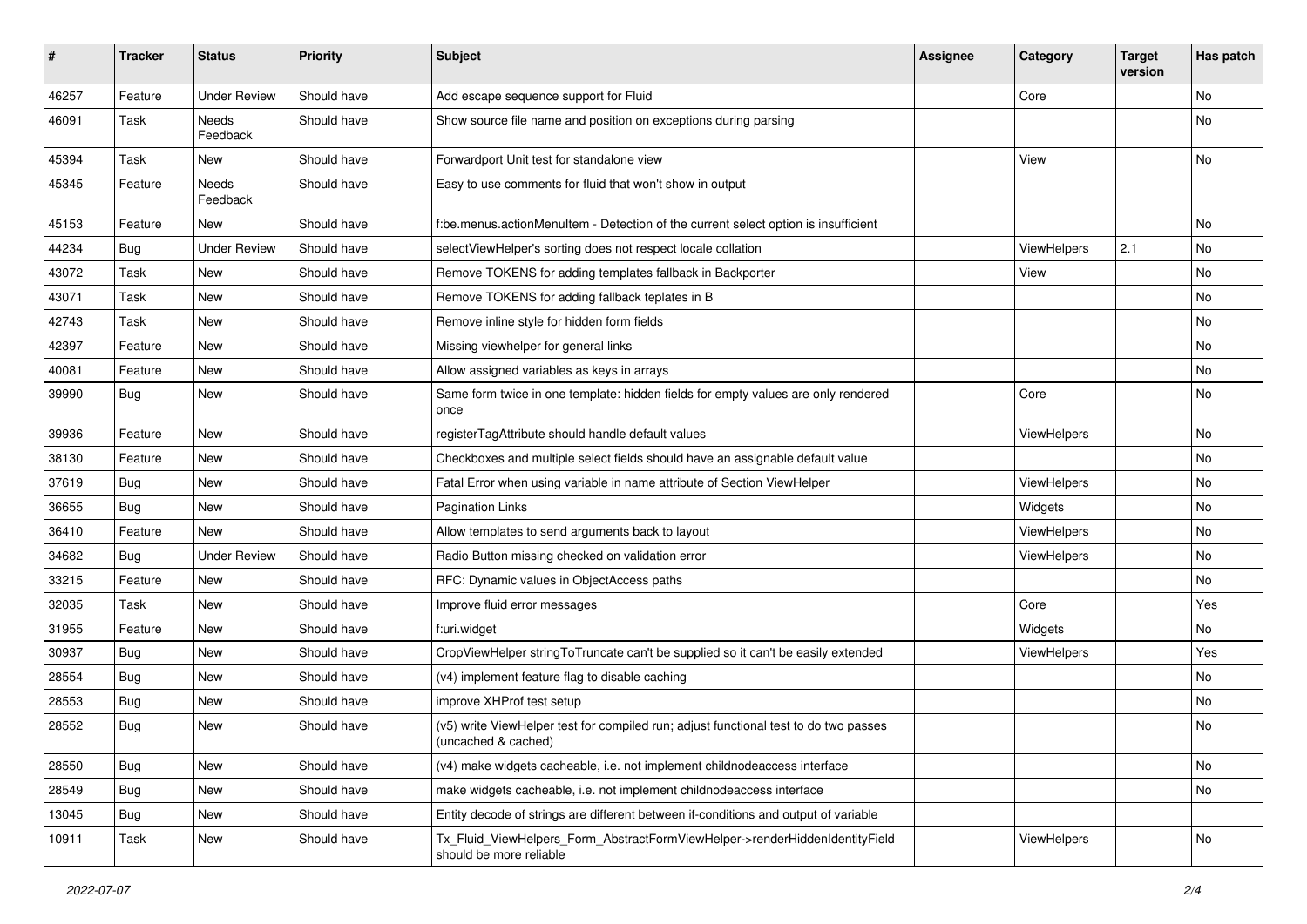| ∦     | <b>Tracker</b> | <b>Status</b>            | <b>Priority</b> | <b>Subject</b>                                                                                       | <b>Assignee</b>             | Category           | <b>Target</b><br>version | Has patch |
|-------|----------------|--------------------------|-----------------|------------------------------------------------------------------------------------------------------|-----------------------------|--------------------|--------------------------|-----------|
| 9950  | Task           | <b>New</b>               | Should have     | Binding to nested arrays impossible for form-elements                                                |                             | ViewHelpers        |                          |           |
| 9514  | Feature        | New                      | Should have     | Support explicit Array Arguments for ViewHelpers                                                     |                             |                    |                          |           |
| 8648  | Bug            | <b>New</b>               | Should have     | format.crop ViewHelper should support all features of the crop stdWrap function                      |                             | ViewHelpers        |                          | <b>No</b> |
| 4704  | Feature        | <b>New</b>               | Should have     | Improve parsing exception messages                                                                   |                             | Core               |                          |           |
| 3481  | <b>Bug</b>     | New                      | Should have     | Use ViewHelperVariableContainer in PostParseFacet                                                    |                             | Core               |                          | No        |
| 3291  | Feature        | Needs<br>Feedback        | Should have     | Cacheable viewhelpers                                                                                |                             |                    |                          | No        |
| 60856 | Bug            | <b>New</b>               | Must have       | Target attribute not supported by the form viewhelper                                                |                             | ViewHelpers        |                          | Yes       |
| 57885 | Bug            | <b>New</b>               | Must have       | Inputs are cleared from a second form if the first form produced a vallidation error                 |                             |                    |                          | No        |
| 51100 | Feature        | <b>New</b>               | Must have       | Links with absolute URI should have the option of URI Scheme                                         |                             | <b>ViewHelpers</b> |                          | No        |
| 49038 | <b>Bug</b>     | <b>New</b>               | Must have       | form select does not select the first item if prependOptionValue is used                             |                             |                    |                          | No        |
| 45384 | Bug            | <b>New</b>               | Must have       | Persisted entity object in widget-configuration cannot be deserialized (after reload)                |                             | Widgets            | 2.0.1                    | <b>No</b> |
| 40064 | Bug            | <b>New</b>               | Must have       | Multiselect is not getting persisted                                                                 |                             | <b>ViewHelpers</b> |                          | No        |
| 38369 | Bug            | <b>New</b>               | Must have       | Resource ViewHelpers should not fall back to request package                                         |                             | View               |                          | No        |
| 27607 | Bug            | <b>New</b>               | Must have       | Make Fluid comparisons work when first element is STRING, second is NULL.                            |                             | Core               |                          | No        |
| 5636  | Task           | <b>Under Review</b>      | Must have       | Form_RadioViewHelper and CheckBoxViewHelper miss check for existing object<br>before it is accessed. |                             |                    |                          | <b>No</b> |
| 54195 | Task           | <b>New</b>               | Should have     | Rename and move FormViewHelper's errorClass value, currently 'f3-form-error'                         | Adrian Föder                | ViewHelpers        |                          | No        |
| 51239 | <b>Bug</b>     | <b>Under Review</b>      | Must have       | AbstractViewHelper use incorrect method signature for "\$this->systemLogger->log()"                  | Adrian Föder                | Core               |                          | Yes       |
| 58862 | Bug            | Needs<br>Feedback        | Should have     | FormViewHelper doesn't accept NULL as value for \$arguments                                          | Bastian<br>Waidelich        | <b>ViewHelpers</b> |                          | Yes       |
| 53806 | Bug            | <b>Under Review</b>      | Should have     | Paginate widget maximumNumberOfLinks rendering wrong number of links                                 | <b>Bastian</b><br>Waidelich | Widgets            |                          | No        |
| 59057 | Bug            | <b>Under Review</b>      | Must have       | Hidden empty value fields shoud be disabled when related field is disabled                           | Bastian<br>Waidelich        | ViewHelpers        |                          | <b>No</b> |
| 3725  | Feature        | <b>New</b>               | Could have      | <b>CSS Engine</b>                                                                                    | Christian Müller            | ViewHelpers        |                          | No        |
| 55008 | <b>Bug</b>     | <b>Under Review</b>      | Should have     | Interceptors should be used in Partials                                                              | Christian Müller            |                    |                          | No        |
| 33628 | Bug            | <b>Needs</b><br>Feedback | Must have       | Multicheckboxes (multiselect) for Collections don't work                                             | Christian Müller            | ViewHelpers        |                          | No        |
| 37095 | Feature        | New                      | Should have     | It should be possible to set a different template on a Fluid TemplateView inside an<br>action        | Christopher<br>Hlubek       |                    |                          | No        |
| 43346 | Feature        | <b>Under Review</b>      | Should have     | Allow property mapping configuration via template                                                    | Karsten<br>Dambekalns       | <b>ViewHelpers</b> | 2.1                      | <b>No</b> |
| 8491  | Task           | <b>Needs</b><br>Feedback | Should have     | link.action and uri.action differ in absolute argument                                               | Karsten<br>Dambekalns       | ViewHelpers        |                          | No        |